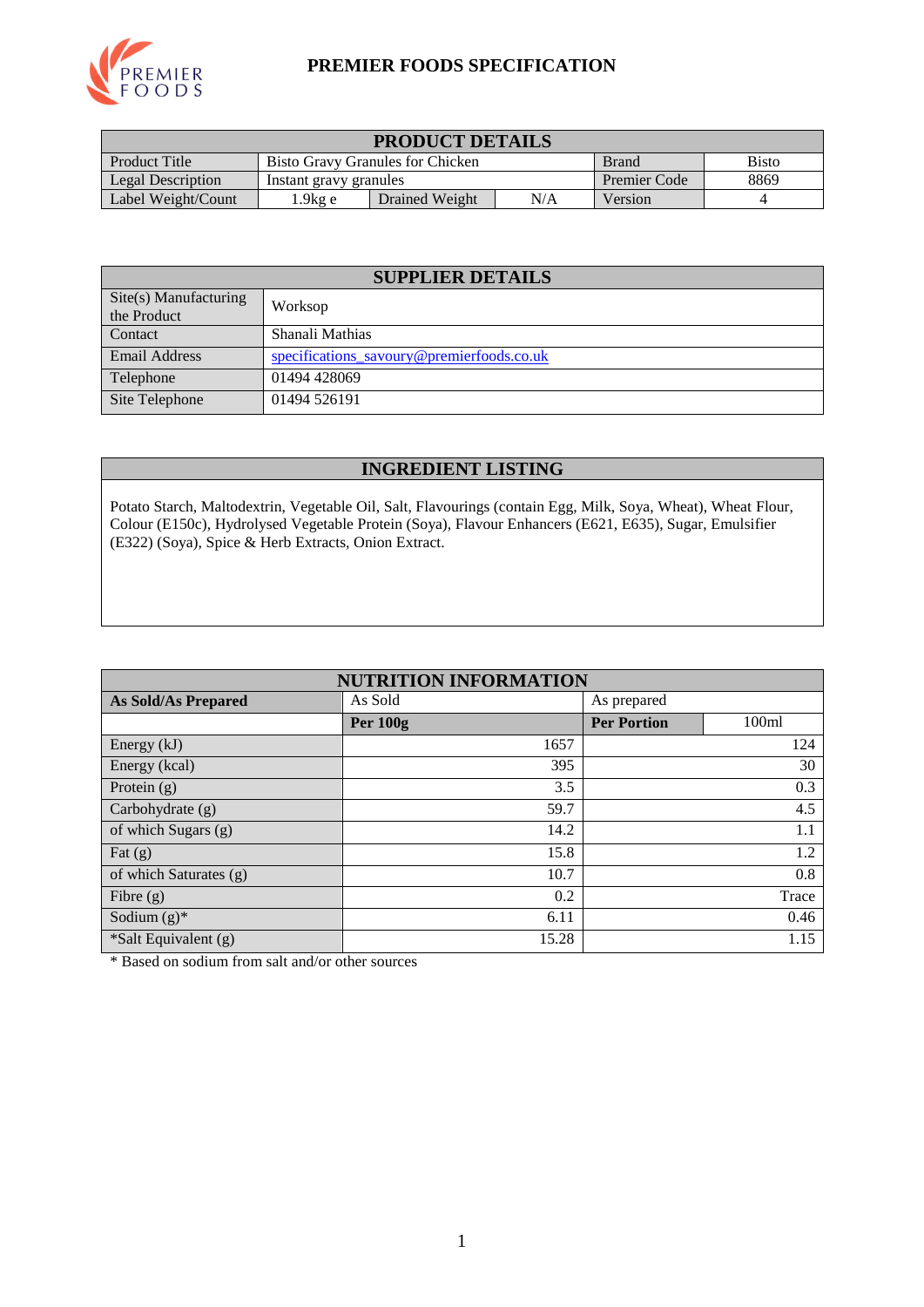

### **PREMIER FOODS SPECIFICATION**

| <b>PRODUCT DETAILS</b>                                                                          |                        |                |              |      |  |
|-------------------------------------------------------------------------------------------------|------------------------|----------------|--------------|------|--|
| <b>Bisto</b><br><b>Product Title</b><br><b>Bisto Gravy Granules for Chicken</b><br><b>Brand</b> |                        |                |              |      |  |
| Legal Description                                                                               | Instant gravy granules |                | Premier Code | 8869 |  |
| Label Weight/Count                                                                              | $1.9$ kg e             | Drained Weight | Version      |      |  |

| <b>ALLERGEN INFORMATION</b>          |                               |                                                          |  |  |  |
|--------------------------------------|-------------------------------|----------------------------------------------------------|--|--|--|
|                                      | <b>Contains / May Contain</b> | <b>Additional Information</b>                            |  |  |  |
| Peanuts                              | No                            |                                                          |  |  |  |
| <b>Nuts</b>                          | N <sub>0</sub>                |                                                          |  |  |  |
| Sesame                               | N <sub>0</sub>                |                                                          |  |  |  |
| Cereals containing Gluten            | Contains                      | Contains wheat flour and<br>Flavouring contains Wheat    |  |  |  |
| Eggs                                 | Contains                      | Flavouring contains Egg                                  |  |  |  |
| <b>Milk</b>                          | Contains                      | <b>Flavouring contains Milk</b>                          |  |  |  |
| Fish                                 | N <sub>o</sub>                |                                                          |  |  |  |
| Molluscs                             | N <sub>o</sub>                |                                                          |  |  |  |
| Crustacea                            | N <sub>0</sub>                |                                                          |  |  |  |
| Soya                                 | Contains                      | Hydrolysed Vegetable Protein,<br>flavourings, emulsifier |  |  |  |
| <b>Sulphur Dioxide and Sulphites</b> | N <sub>0</sub>                |                                                          |  |  |  |
| Celery                               | N <sub>o</sub>                |                                                          |  |  |  |
| Mustard                              | N <sub>0</sub>                |                                                          |  |  |  |
| Lupin                                | N <sub>0</sub>                |                                                          |  |  |  |

**Note:** The information contained above relates to the presence/absence of ingredients in the product and is not a guarantee of total absence where presence is due to adventitious contamination within the supply chain

| <b>SUITABILITY</b>           |                    |                               |  |  |  |
|------------------------------|--------------------|-------------------------------|--|--|--|
|                              | <b>Suitability</b> | <b>Additional Information</b> |  |  |  |
| Suitable for Vegan Diet      | N <sub>0</sub>     | Contains Egg and Milk         |  |  |  |
| Suitable for Vegetarian Diet | N <sub>0</sub>     | Contains Chicken Fat within   |  |  |  |
|                              |                    | Flavouring                    |  |  |  |
| Suitable for Halal Diet      | No                 | Not certified                 |  |  |  |
| Suitable for Kosher Diet     | No                 | Not certified                 |  |  |  |
|                              |                    |                               |  |  |  |
| Is the product organic?      | No                 |                               |  |  |  |

**Note:** The information contained above relates to the suitability based on the presence/absence of ingredients in the product and is not a guarantee of total absence where presence is due to adventitious contamination within the supply chain